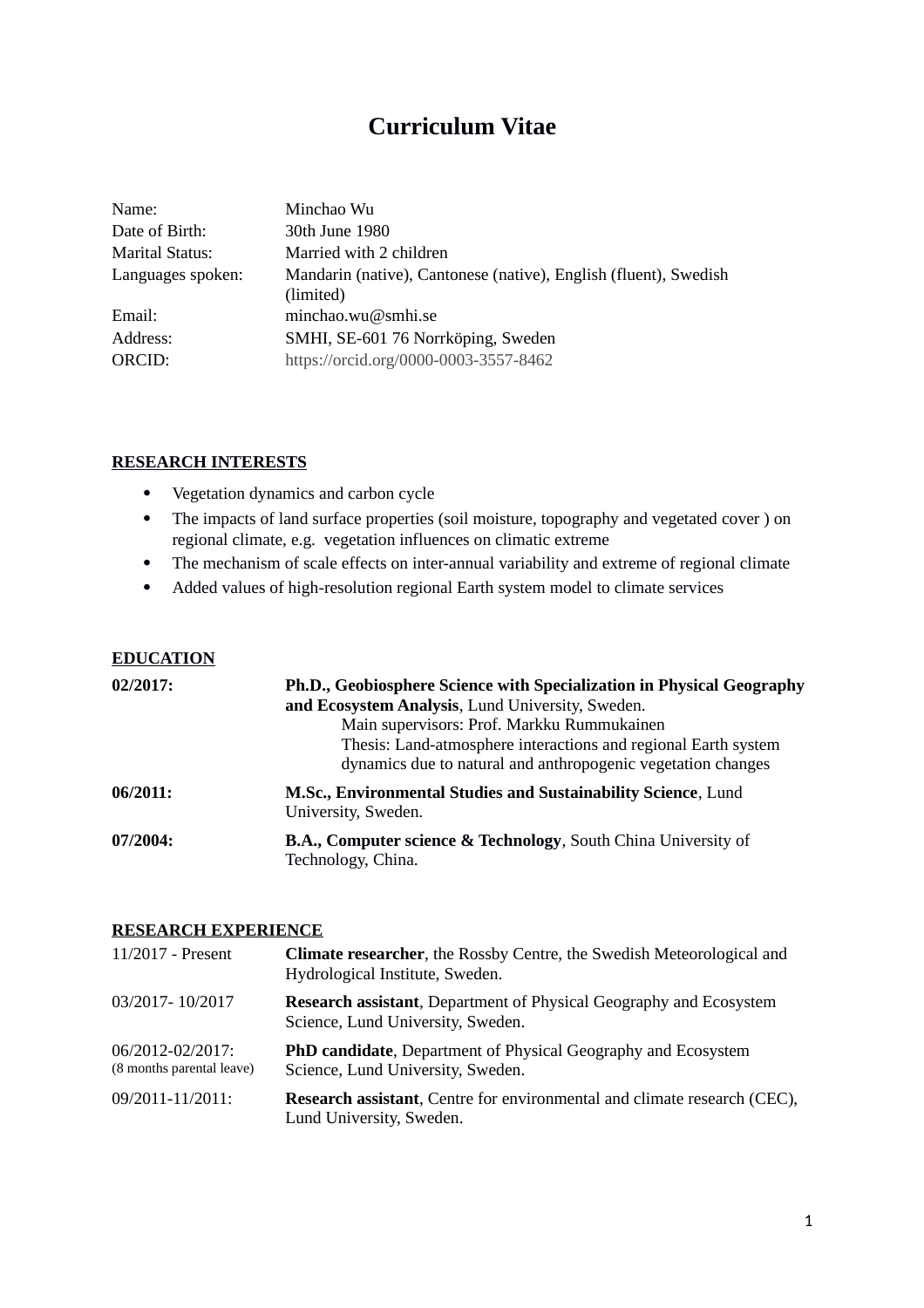# **PROFESSIONAL EXPERIENCE**

| 01/2007-07/2009: | <b>Senior software engineer</b> (permanent position), Global Technology<br>Center, HSBC, Guangzhou, China |
|------------------|-----------------------------------------------------------------------------------------------------------|
| 01/2005-12/2006: | Software engineer, Global Technology Center, HSBC, Guangzhou, China                                       |
| 02/2003-11/2004: | <b>Software engineer, ZTE Corporation, Guangzhou, China</b>                                               |

# **PARTICIPATION IN RESEARCH PROJECTS**

- FCFA FRACTAL: Future resilience for African cities and lands
- EU-FP7 FUME: Forest fire under climate, social and economic changes

# **TEACHING**

- Programming course of Matlab in Physical Geography and Ecosystem Science, Lund University, Sweden
- Examiners of master theses in Physical Geography and Ecosystem Science, Lund University, Sweden

# **GRANT**

Grants from COMPUTE research school in Faculty of Science, Lund University, Sweden

# **SOCIAL RESPONSIBILITY**

• Member of Future Earth

### **KEY TECHNICAL AND PROFESSIONAL SKILL**

- Ecosystem and climate model development with  $C, C++,$  Fortran, with parallel computing
- Big data post processing and analysis with Matlab, Python, CDO
- Others: SQL, shell script, ArcGIS etc.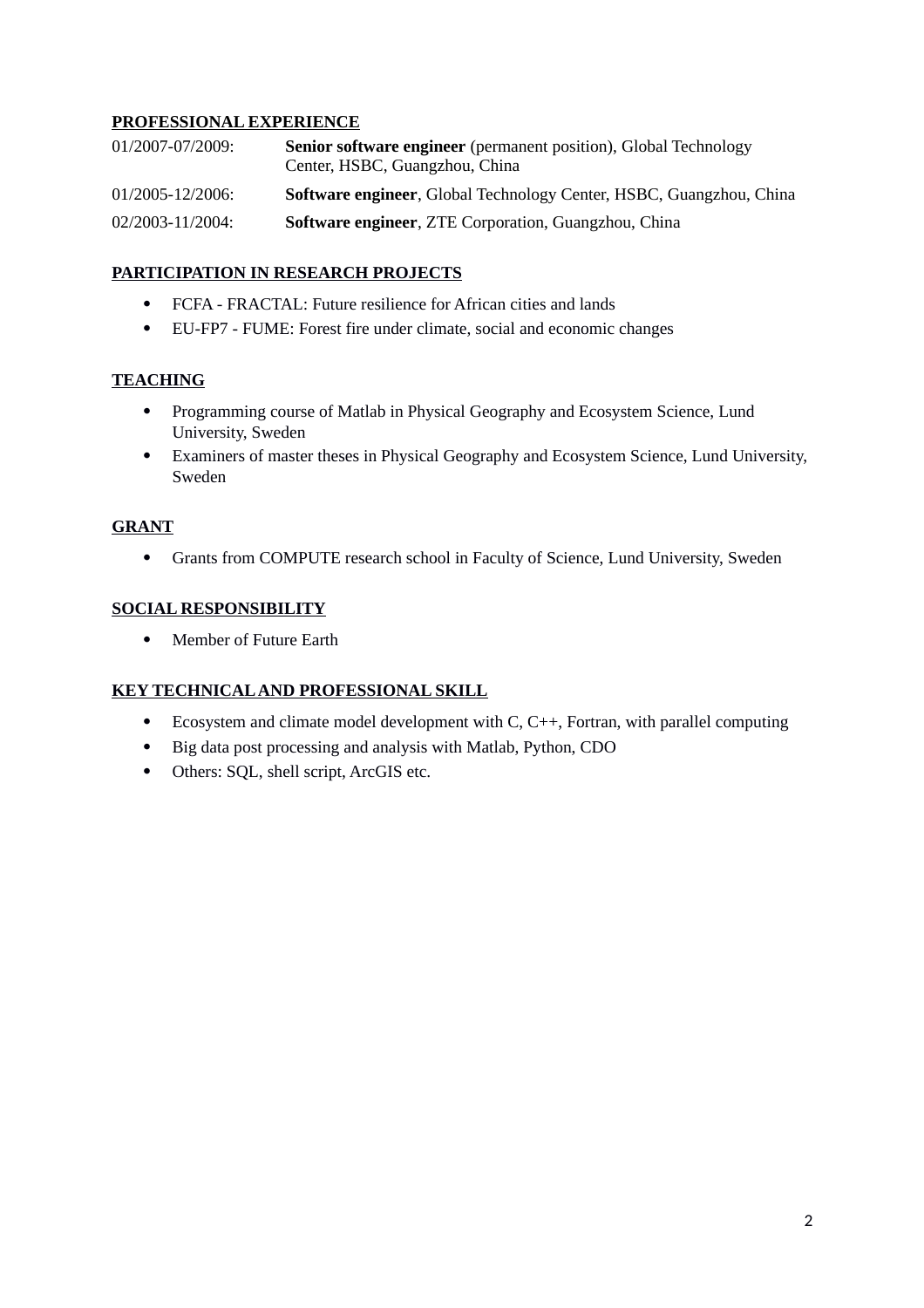# **PEER-REVIEWED JOURNAL ARTICLES**

Ahlstrom, A., Canadell, J. G., Schurgers, G., **Wu, M.**, Berry, J. A., Guan, K., & Jackson, R. B. **2017.** 'Hydrologic resilience and Amazon productivity'. Nature Communications, 8, 387. doi:10.1038/s41467-017-00306-z

**Wu, M.**, Schurgers, G., Ahlström, A., Rummukainen, M., Miller, P. A., Smith, B., and May, W. **2017.** 'Impacts of land use on climate and ecosystem productivity over the Amazon and the South American continent'. *Environmental Research Letters*, 12, 054016. doi:10.1088/1748-9326/aa6fd6

 **Wu, M**., Schurgers, G., Rummukainen, M., Smith, B., Samuelsson, P., Jansson, C., Siltberg, J., and May, W. **2016**. 'Vegetation–climate feedbacks modulate rainfall patterns in Africa under future climate change'. *Earth System Dynamics*, 7, 627-647. doi:10.5194/esd-7-627-2016

 **Wu, M**., Knorr, W., Thonicke, K., Schurgers, G., Camia, A., and Arneth, A. **2015**. 'Sensitivity of burned area in Europe to climate change, atmospheric  $CO<sub>2</sub>$  levels, and demography: A comparison of two fire-vegetation models. *Journal of Geophysical Research: Biogeosciences*, 120, 2256-2272. doi:10.1002/2015JG003036

### **CONFERENCE PRESENTATION**

**Wu, M.**, Schurgers, G., Rummukainen, M., Smith, B., Samuelsson, P., Jansson, C., Siltberg, J., and May, W. 'Vegetation–climate feedbacks modulate rainfall patterns in Africa under future climate change' The International Conference on Regional Climate, CORDEX 2016, Conference Abstracts. Stockholm, Sweden. 2016.(Oral presentation)

**Wu, M.**, Smith, B., Schurgers, G., Siltberg, J., Rummukainen, M.,Samuelsson, P. 'Vegetation-climate feed*b*ack causes reduced precipitation in CMIP5 regional Earth system model simulation over Africa' EGU General Assembly Conference Abstracts. Vienna, Austria. Vol. 15. 2013. (Poster)

 **Wu, M.**, Arneth, A., Knorr, W., Thonicke, K. 'Response of vegetation structure to extreme climate events in Europe: Analysis from fire regime perspective' Climate Extremes and Biogeochemical Cycles 2013, Conference Abstracts. Seefeld, Austria. 2013.(Poster)

### **BOOK AND BOOK CHAPTERS**

**Wu, Minchao.** Land-atmosphere interactions and regional Earth system dynamics due to natural and anthropogenic vegetation changes. Doctoral Thesis. 2017 Jan Lund: Lund University, Faculty of Science, Department of Physical Geography and Ecosystem Science. 55 p.

Thonicke, K., Fyllas, N., Almut, A., Knorr, W., **Wu, M.** 2014 Jan 1 'Modeling vegetation and ecosystem responses to climate change and fire regime'. Chapter 14 in 'Forest fires under climate, social and economic changes in Europe, the Mediterranean and other fire-affected areas of the world'. Moreno, J. M. (ed.). Toledo: FUME, p. 32-33 2 p. 14

Thonicke, K., Almut, A., Knorr, W., **Wu, M.**, Fyllas, N. 2014 Jan 1 'Threats of projected changes in fire regime for newly affected areas'. Chapter 15 in Europe and Northern Africa in 'Forest fires under climate, social and economic changes in Europe, the Mediterranean and other fire-affected areas of the world'. Moreno, J. M. (ed.). Toledo: FUME, p. 34-35 2 p. 15